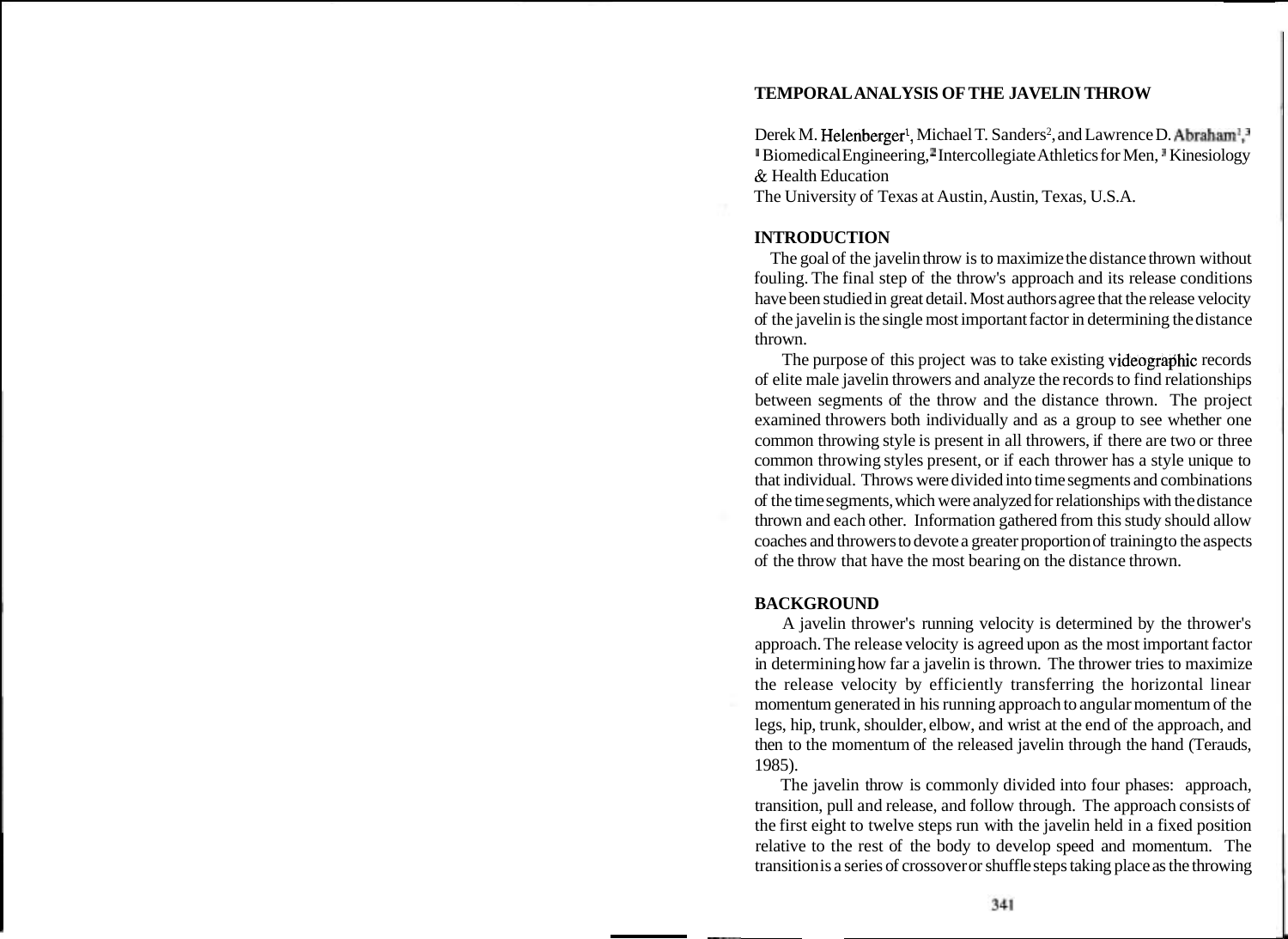arm is extended behind the trunk to prepare for the arm action that will accelerate the javelin with respect to the body immediately before release. This phase culminates with the final throwing side foot touchdown prior to release. Pull and release consists of the throwing arm reaching full extension, the brace foot being planted, and the arm moving forward until release. This phase serves to provide maximal velocity to the javelin, though direction and orientation are also critical. The follow through is needed to decelerate the body before it crosses the foul line, and to reduce the chance of injury.

Ikegami et al. (1981), Miller and Munro (1983), Komi and Mero (1985), Rich et al. (1985), Whiting, Gregor, and Halushka (1991), and Mero et al. (1994) have performed biomechanical analyses of the javelin throw. The general consensus was that release velocity was the single most important factor in determining the distance thrown. Most of these studies did not examine the temporal relationships between events in the javelin throw, although Ikegami et al. (1981), Miller and Munro (1983), Komi and Mero (1985), Whiting, Gregor, and Halushka (1991), and Mero et al. (1994) did measure the time interval from double foot (brace foot) plant until release.

#### **METHODS**

Videographic records of elite male throwers at various international events over the 1992-1993 seasons, as well as the 1992 Olympics and 1993 and 1995 World Championships, were examined. Top U.S. male throwers from the 1988 and 1992 U.S. Olympic Trials, and the 1993 and 1994 Olympic Festivals, were also analyzed. Eleven performers, each with three or more useable throws, were analyzed as part of the group. The eleven performers were subdivided into two categories: those with more than ten useable throws (major throwers), and those with fewer than ten useable throws (minor throwers). The major throwers were analyzed individually, then were grouped with the other major throwers (major group), and finally as part of all eleven grouped together, while the minor throwers were only included in the overall group analysis. A total of ninety-five throws were analyzed, with seventy-three of those coming from the five major throwers.

The analysis consisted of temporally digitizing the raw videographic records using frame advance. The distances thrown (DIST) were recorded in meters and the times were recorded in seconds. Touchdown was defined as the first frame in which contact with the ground could be seen. Release was defined as the first frame in which the javelin had separated from the hand.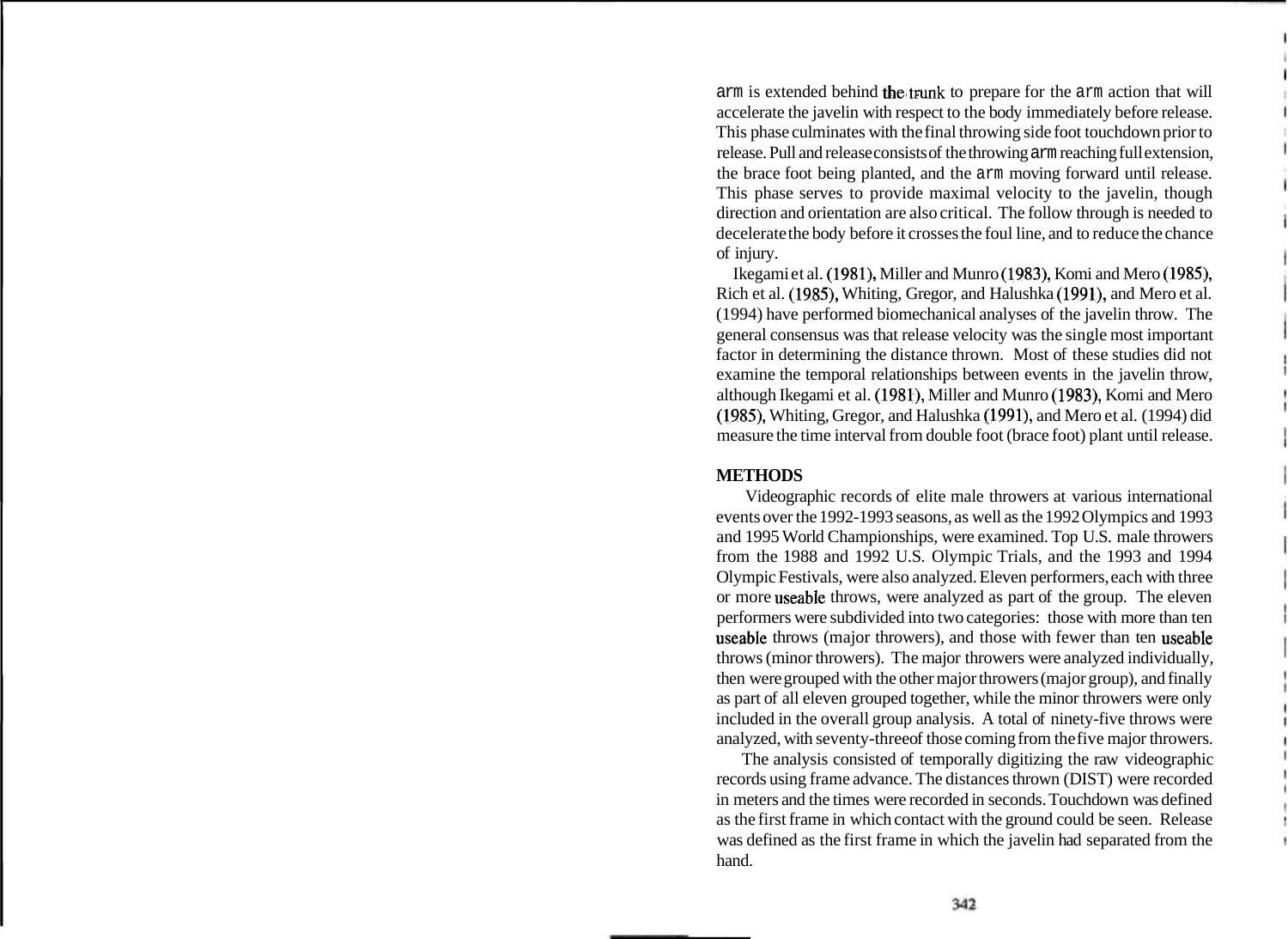Each thrower's running phase was divided into five time segments. The first segment was the approach time segment (APP). The duration of APP is greatly influenced by the distance covered, which will vary, but is relatively constant for each thrower. Its beginning was defined as first forward motion, and its ending was defined as the first touchdown of the throwing side foot after withdrawal of the javelin begins. Withdrawal is the extension of the throwing am behind the body into the throwing position.

The second segment was the withdrawal time segment (WDL) itself, which lasted from the end of APP to the first touchdown of the opposite (non-throwing) foot after withdrawal ended with the throwing arm completely extended. Following this was the penultimate step time segment (PNU), which began with the end of WDL and ended with the next touchdown of the throwing side foot. The penultimate (next-to-last) step time segment was where the so-called "crossover step" occurred. The preparatory step time segment (PRP) began at the end of PNU and ended with the touchdown of the brace (opposite or non-throwing) foot. This ending point has also been called double foot plant or double support. This was followed by the final time segment, the release time segment (REL), beginning with end of PRP and ending when the javelin was released.

Three additional time durations were defined as combinations of the above time segments. Two of these divide the analyzed portion of the javelin throw into two halves. The dividing point was chosen because that point, the touchdown of the lead (non-throwing) foot at the end of withdrawal, separates the thrower's normal running rhythm, where the steps are of relatively equal length, from steps of unequal lengths (Terauds, 1985): The first of these, the before lead foot touchdown time combination (BLF), was defined as the sum of APP and WDL. The second time combination, after lead foot touchdown time combination (ALF), was equal to the sum of PNU, PRP, and REL. The third was the total time combination (TOT), the sum of all five time segments.

Once the videographic records were digitized, they were entered into several Microsoft Excel spreadsheets. Statistical analysis was performed on each major thrower and each group. Correlation and regression analyses for the eight variables (five segments and three combinations) versus distance were performed within Microsoft Excel.

#### **RESULTS**

#### CORRELATION ANALYSIS

Correlation analysis was performed on the digitized data from each of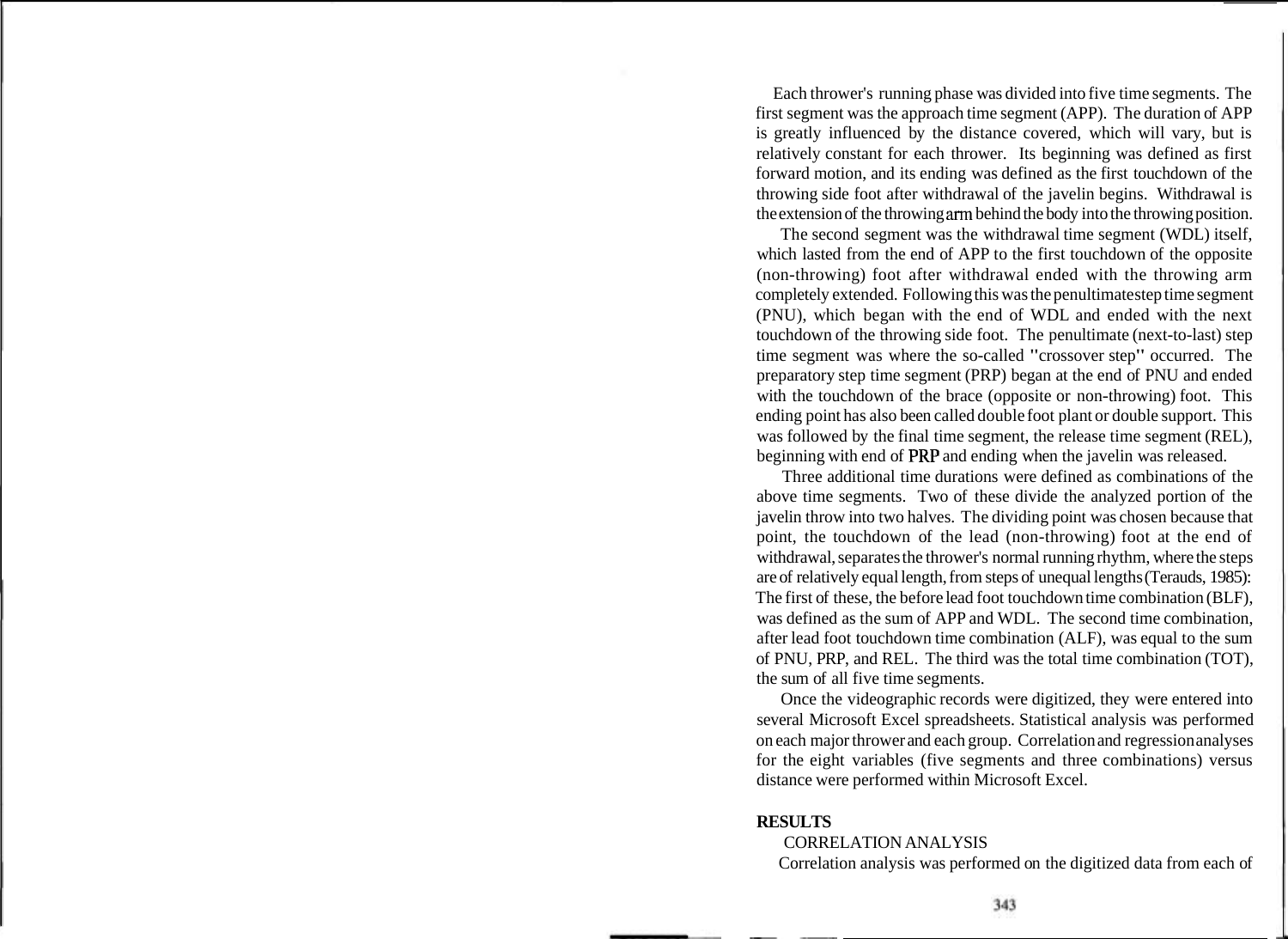the individual five major throwers and each of the groups to determine the presence of any relationships that would be useful in identifying stylistic patterns associated with success. Furthermore, correlation analysis was performed on the data averaged for each of the eleven individual throwers, as well as the data averaged for the five major throwers.



| 医联邦基 |  |  |  |  |  |  |  |  |  |  |  |  |  |  |
|------|--|--|--|--|--|--|--|--|--|--|--|--|--|--|
|      |  |  |  |  |  |  |  |  |  |  |  |  |  |  |
|      |  |  |  |  |  |  |  |  |  |  |  |  |  |  |
|      |  |  |  |  |  |  |  |  |  |  |  |  |  |  |
|      |  |  |  |  |  |  |  |  |  |  |  |  |  |  |
|      |  |  |  |  |  |  |  |  |  |  |  |  |  |  |

**Note:** (+): **significant positive cortelation;** (-): **significant negative correlation; AG: all throwers grouped together; MG: major throwers grouped together; AA: averages of each of the throwers; MA: averages of each of the major throwers.** 

Four significant relationships (APP/BLF, APPITOT, PNU/ALF, BLFI TOT) were present in all of the individual throwers analysis, the entire group and major group analysis, and the averaged entire group. These findings were expected because all involve time segments, i.e., APP, that make up a majority of a time combination, i.e., TOT.

# REGRESSION ANALYSIS

Regression analysis was performed on the data firom each of the five individual throwers and group of all throwers to try to find a predictive equation for distance thrown using the five time segments. However, this analysis did not produce any meaningful results for any of the individual throwers, most likely due to the small size of the data sets.

Based on the results of a multiple regression analysis, a manual backward step regression analysis was performed, whereby the least important independent variable is removed as a variable and the regression analysis is then run on the remaining variables. A predictive equation that accounted for 59.8% of the variation in the distance thrown was developed from the backward step regression. The predictive equation is: <sup>1</sup>

*DIST* = 105.757 · 241.865(REL) + 1.349(APP) - 4.129(WDL).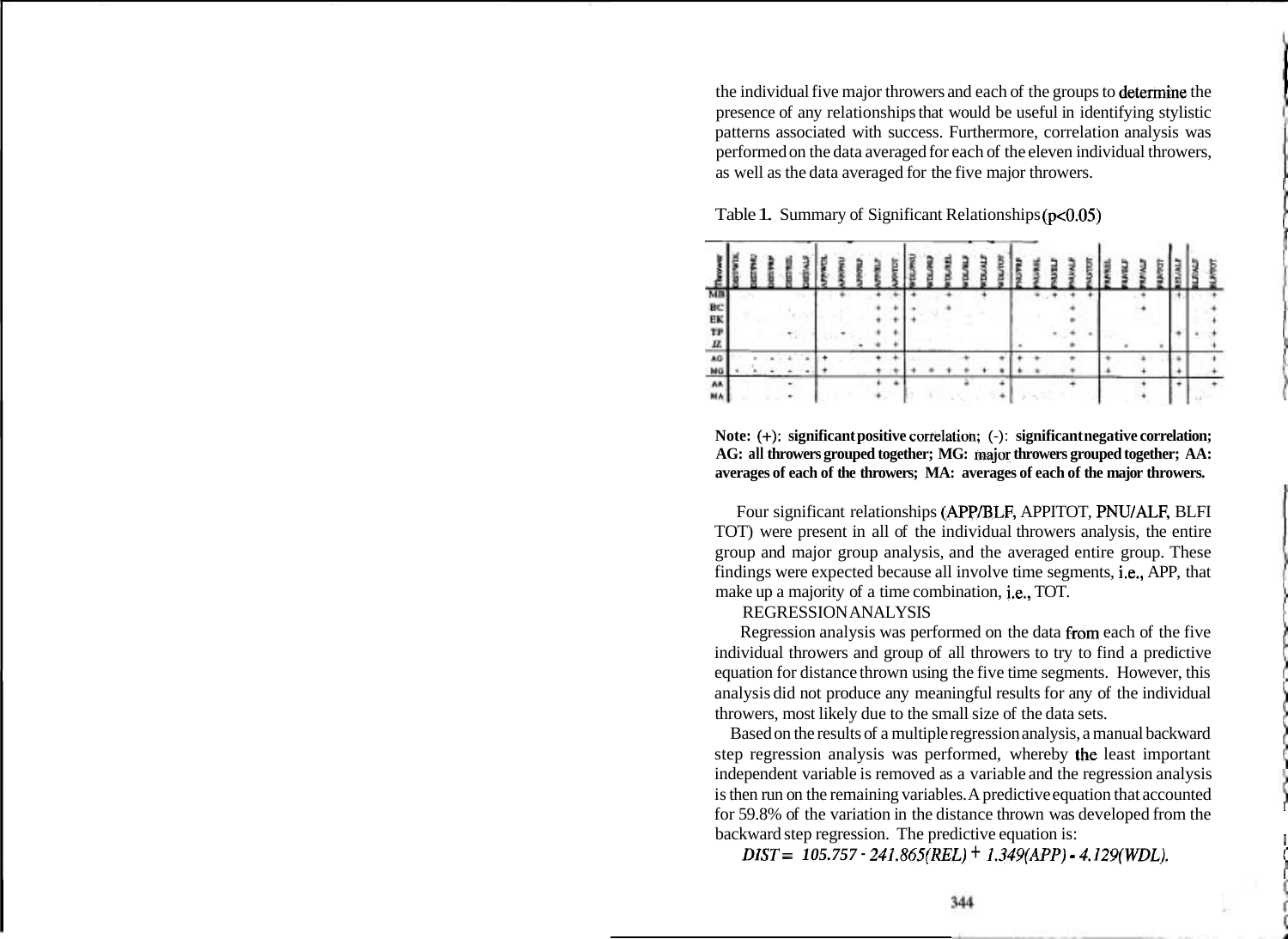# **DISCUSSION**

## DISTANCE THROWN

Previous biomechanical studies of javelin throwing focused on the pull and release phase, defined here as PRP and REL. The times found in these studies were similar to those found here. The average PRP and REL times for all the analyzed throws in this study were 0.215 s and 0.121 s, respectively. Whiting, Gregor, & Halushka (1991) and Mero et al. (1994) found values of 0.224 s and 0.221 s, respectively, for PRP. The REL times found previously are 0.13 s (Ikegami et al., 198 I), 0.12 s (Komi & Mero, 1985), 0.14 s (Rich et al., 1985), 0.115 s (Whiting, Gregor, & Halushka, 1991) and 0.135 s (Mero et al., 1994). The assumption made by focusing on the pull and release phase is that the release velocity is generated in this phase. All the attention on the pull and release phase at first appears to be supported by the findings for the groups here that **DIST/PRP** and **DIST/** REL have a negative correlation. This means that faster PRP and REL times are correlated with longer throws. In addition, for both groups there were positive correlations for RELPRP and RELPNU, while the major group also had a positive correlation for WDLREL. These results suggest the speed generated in earlier segments of the running phase may be carried over to the REL segment, which results in a longer throw the shorter the REL time.

Only one individual thrower showed any correlation with DIST: Thrower TP had the same negative correlation as the groups for **DIST/REL**. He did not, however, show the same apparent carry over of speed into REL as the groups.

# INDIVIDUAL STYLES OR UNIVERSAL TECHNIQUE

Comparisons between the results of the correlation analysis for the grouped throwers and the individuals' averages were made to determine whether a universal pattern predicts the distance thrown independent of the thrower or whether each thrower has developed their own style. Since data from the average groups were essentially similar to their respective group data, the throws appeared to sort themselves by individual style.

Thrower MB appeared to carry over much of his speed between segments. There were positive correlations present for APP/PNU, WDL/PNU, WDL/ REL, and PNU/REL, indicating that throws with one fast time segment tended to have fast values for all segments. In addition, there were two positive correlations between segments and time combinations not composed of those segments. These two relationships were WDWALF, and PNUBLF. This reinforces the idea that this thrower maintains speed throughout the throw.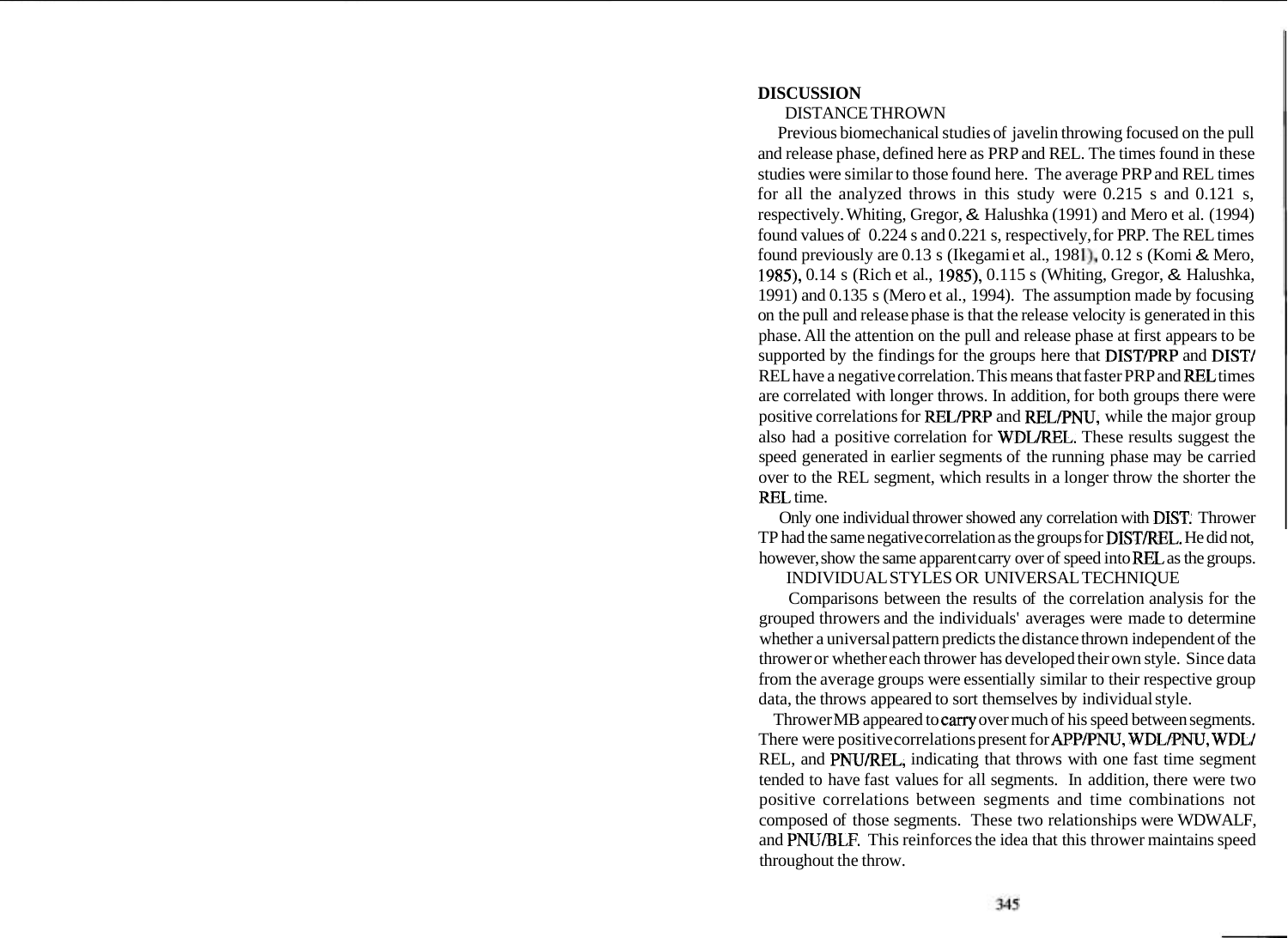#### PREDICTIVE EQUATION

The predictive equation determined from the regression analysis can only be used with a number of different throwers at a time, because it will only be accurate for a group of throwers, This equation cannot accurately be used to predict throws for an individual thrower. Individual predictive equations could be determined in a similar fashion if the number of analyzed throws is large enough to yield significant results from the regression analysis. The predictive equation showed that REL is the most important time segment that can be used to predict the distance thrown. This was expected, since this final time segment has the greatest effect on the release conditions, which, along with wind velocity and gravity, determine the flight characteristics of the javelin. Coupled with the negative correlations between REL and DIST found for both groups, this presented strong quantitative evidence of an important inverse relationship between REL and the DIST.

APP ranked second to REL in the predictive equation. This result must be viewed with caution, as this time segment depends on the distance ran, which varies. Since no significant relationship for APP/DIST was found in the correlation analysis, APP may only be helpful in predicting distance thrown when used in conjunction with REL and WDL. Ranking third in the predictive equation, WDL also appears to be complementary to REL and APP in predicting distance thrown. However, since corroborating evidence from the correlation analysis is inconclusive, WDL alone could not be used to predict DIST.

#### **CONCLUSIONS**

The results of this study show that a shorter release time segment was the most important factor in producing a greater distance thrown. They also suggest that speed generated early in the running phase may be carried over or maintained in later segments. Thus, a major suggestion for improving javelin throwing performance would be to increase the running speed and the extent to which this speed is maintained during the throw. For this sort of analysis, a minimum of fifteen throws would be necessary to perform an accurate correlation analysis for individual.

Different individual styles also appeared to be present, rather than two or three universal styles. In addition, to determine a significant predictive equation for an individual's distance thrown, a larger number of throws needs to be examined. Based upon a previous analysis not incorporated in this study, a minimum of forty throws from an individual thrower is suggested for regression analysis.